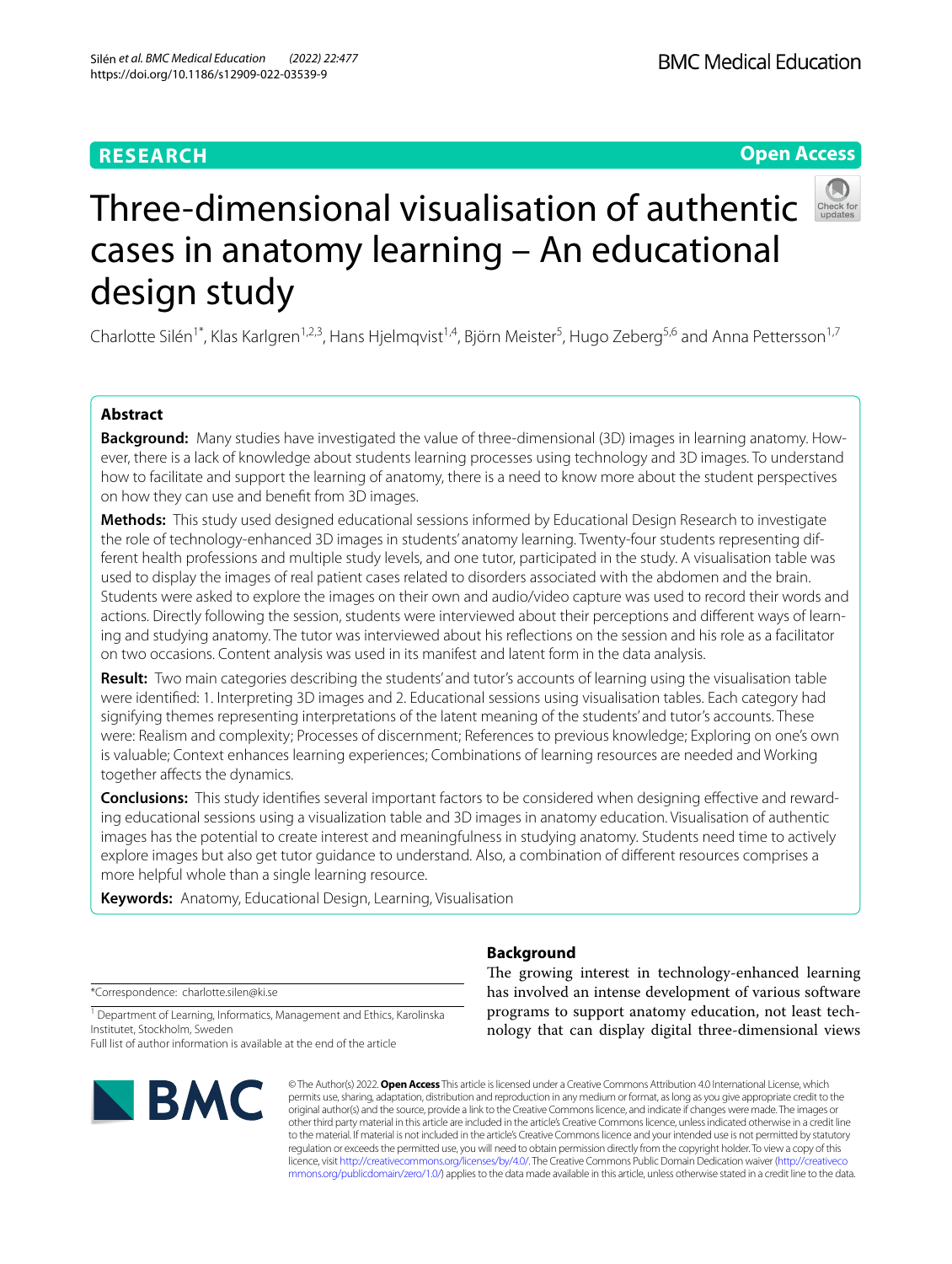of anatomical features. There are different terms in the literature to describe this technology. In this article the term 3D images will be used for computed tomography scans (CT) and magnetic resonance imaging (MRI) which are displayed as three-dimensional (3D) images. This is reflected in research with numerous studies comparing the efectiveness of diferent formats of 3D images to other methods of teaching anatomy such as dissections, lectures, 2D images, living anatomy courses, plastination, and combinations of a range of approaches [\[1](#page-13-0), [2\]](#page-13-1). The usefulness of 3D images is confirmed in several literature reviews [[1,](#page-13-0) [3](#page-13-2)–[6\]](#page-13-3). A challenge when designing learning activities is to understand how students interpret 3D images. Making sense of anatomical 3D images builds on the ability to discern crucial structures and combine them into an understanding of what you are looking at. Once you can discern certain anatomical structures and identify what you see, they cannot be unnoticed [[7\]](#page-13-4). Therefore, experts, such as anatomy teachers, will interpret images diferently and more accurately than students do. Consequently, an expert may no longer understand what it is like to be a novice looking at the same images. So how will the knowledgeable teacher understand what a student discerns when looking at 3D images in the learning of anatomy? Designing appropriate and well-thought-through learning activities involving display of 3D images requires understanding student perspectives and perceptions. To complement student perceptions, there is also a need to understand the role and perceptions of the teacher in supporting students learning anatomy.

# **Distinguishing the types of 3D resources**

Diferent technologies can be used to achieve a sense of depth and three-dimensionality in anatomical visualisations. Conventional computers screens can make use of the depth cues in images such as interposition, occlusion, size, shading, surface texture gradients, and brightness [\[5\]](#page-13-5). Hackett and Proctor refer to this method as 'monoscopic 3D' although it may occasionally also be referred to as "2.5D" or "pseudo-3D". Another method is to deliver two diferent views of an image ("stereo pairs") to the viewer who with the help of 3D glasses gets binocular depth cues through the combined visual information from slightly diferent images (stereopsis). Hackett and Proctor label this method 'stereoscopic 3D' and while it provides additional depth cues it may be associated with visual fatigue and discomfort. Yet other methods involve overlaying digital information on real-world objects (i.e. augmented reality) such as humans, mannequins, or physical models. In addition, holographic displays can create the illusion of 3D objects in space. While not requiring special glasses, they have a very high cost, limited resolution, and low refresh rate. A meta-analysis of the efectiveness of 3D technologies compared to all teaching methods used in anatomy education showed higher factual knowledge and signifcantly better results in spatial knowledge acquisition  $[3]$ . The authors also found that students showed a high degree of satisfaction and perceived the learning tools as efective. Also, Hackett and Proctor [\[5](#page-13-5)] conclude in their review that the majority of performed studies (74 %) indicate that 3D images in anatomical education is benefcial and student perceptions are positive. However, studies that simply confrm that students learn from using 3D images are not sufficient for informing course design or how to teach and facilitate student learning. It is important to fnd out how and why diferent features of technology-enhanced learning work. In addition, comparing a computer-based intervention to another mode of instruction, such as lectures and readings, are biased and very difficult to conduct in practice [[8,](#page-13-6) [9\]](#page-13-7). While justifcation studies look to the past focusing on existing interventions, clarifcation studies that aim to understand why and how interventions work are better at supporting future developments.

# **Previous research on learning and 3D images**

A systematic review of evaluations of technologyenhanced learning resources by Clunie et al. [\[6](#page-13-3)] concluded that most studies focused on the satisfaction of students following an anatomy course or module. These studies did not, however, provide knowledge about the learning processes of students using technology and 3D images. Azer and Azer [[4\]](#page-13-8) conducted a review to identify studies exploring 3D anatomy models and especially reported the impact on learning. 3D anatomy models were defined as follows: "Three-dimensional (3D) anatomy models comprise digital, and non-digital (physical) models that can be moved into diferent positions/planes to enable the learner to learn the relationship between diferent anatomical structures in space and mentally manipulate objectives in three dimensions" [[4,](#page-13-8) p. 81]. They conclude that research that carefully investigates diferent factors impacting the learning of students while using 3D anatomy models is needed. Relevant factors are related to the design of the 3D learning tool, how it is presented as well as the relationships between the curriculum and the learning environment. Studies investigating student learning concerning the use of 3D images based on pedagogical theory are quite rare. Hackett and Proctor [[5\]](#page-13-5) found that studies that point out learning activity design mainly refer to cognitive load theory. The mental workload associated with both 2D and 3D images was studied by Foo et al  $[10]$  $[10]$  $[10]$ . They reported the benefits of the 3D images while fnding anatomical structures related to better accuracy and lower mental workload and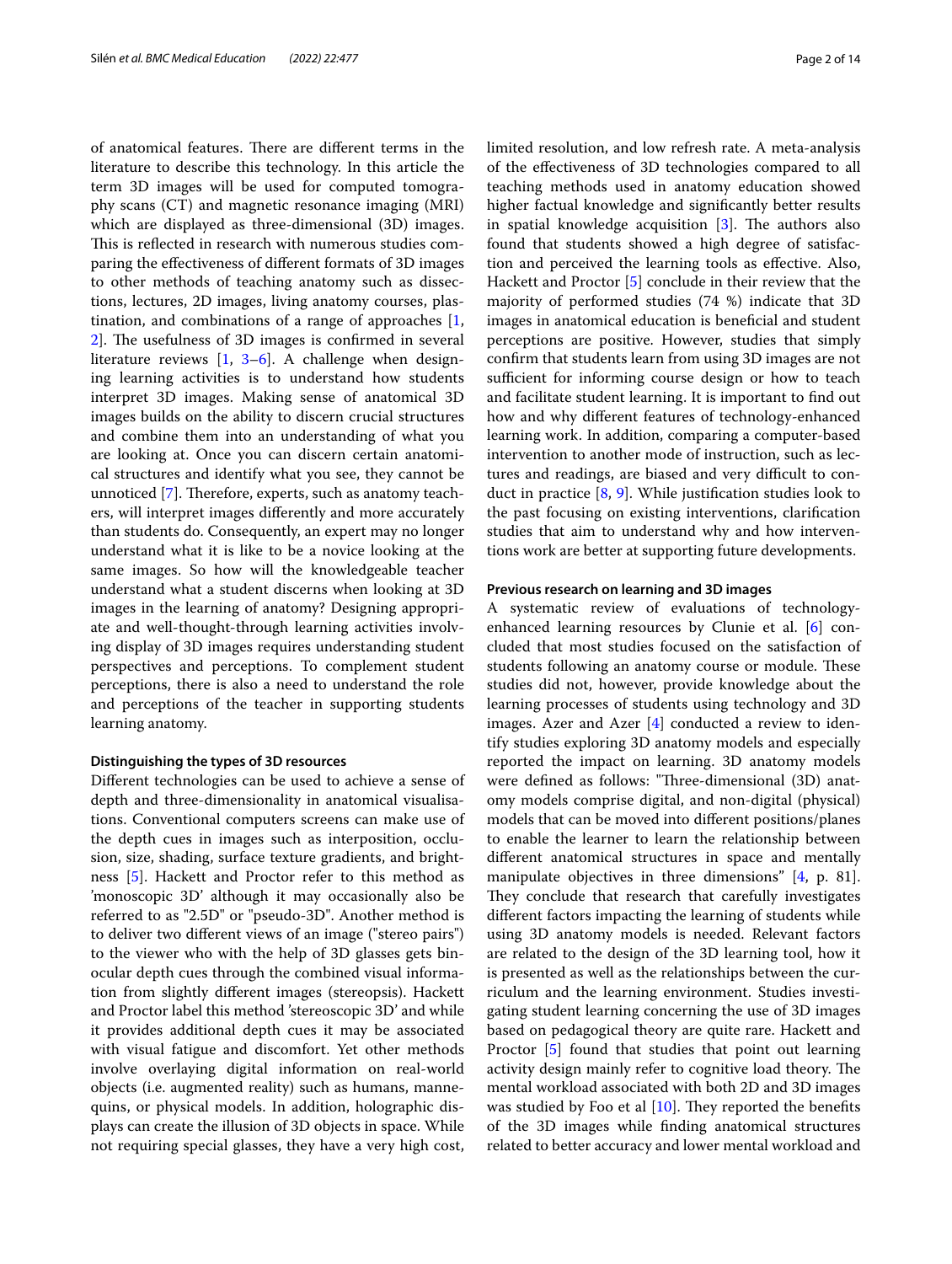recommended that cognitive load theory should be used to improve the curriculum design of anatomy teaching. A meta-analysis that focused on the correlation of spatial ability with anatomy assessment outcome recommended the use of cognitive load theory and the cognitive theory of multimedia learning in instructional design  $[11]$  $[11]$ . The authors argued that the theories can contribute to the understanding of how to design anatomy teaching for students at diferent levels of education and with diferent levels of spatial ability. In a comprehensive essay about integrating 3D visualisation technologies into undergraduate anatomy education, Keenan and Ben Awhad [[12\]](#page-13-11) introduce the modality appropriateness hypothesis, based on theories from the feld of cognitive psychology, to inform the use of visual learning methods in anatomy education. The authors used this hypothesis to design an intervention in which they combined visualisation tablebased thoracic cross-sections and digital models with a 3D-printed heart  $[13]$  $[13]$ . They conclude that combining multimodal learning approaches can enhance student learning and experience of cross-sectional thoracic anatomy. Silén et al [[14\]](#page-13-13) reported on a study that introduced 3D images based on clinical CT and MR images in curricula framed by student-centred learning theories that underpin problem-based learning. The results showed that the educational design and use of 3D images supported interest in learning and insights about biological variation and topography in contrast to arranged images of the human body.

To further understand how to facilitate and support the learning of anatomy, there is a need to know more about the student perspectives on how they can use and beneft from 3D images. This should include perspectives on the format of the 3D images as well as how learning activities are designed. Another important issue to explore is the perspective of tutors on how students use 3D images to learn anatomy. There is also a need to introduce a broader spectrum of learning theories that can improve the understanding of how to design learning activities.

## **Pedagogical framework**

The pedagogical framework for the present study is based on learning theories that emphasise an active, creative processing of information including cognitive, emotional, and social aspects as well as testing and practical actions  $[15–17]$  $[15–17]$  $[15–17]$  $[15–17]$ . This means that the view of learning processes is not restricted to cognitive psychology. Learning involves experiencing and using information from all senses. The lifeworld, the total sum of physical surroundings and everyday experiences that make up an individual's world, form the basis for his or her interpretations, thoughts, reactions, and actions  $[18]$  $[18]$  $[18]$ . A basic driving force or motivation to learn is a desire to understand and be able to manage situations that are perceived as relevant and meaningful [\[19](#page-13-17)]. Challenges, as well as confrmation and feedback, are regarded as crucial to facilitating and stimulating learning processes [\[20](#page-13-18), [21\]](#page-13-19). Understanding as an outcome of learning is often referred to as meaningful learning. Such learning includes remembering facts and terminology when needed ("retention") and the ability to make sense of the remembered facts, turning them into a meaningful whole to apply in various clinical settings [[22](#page-13-20), [23\]](#page-13-21). Meaningful learning also includes discernment of crucial elements and reorganising and combining them into comprehensible wholes  $[7]$  $[7]$ . The basis for the human being to discern something is variation. Variation allows us to experience diferences and fgure-ground structures [[24\]](#page-13-22). Another important feature is that learning is fundamentally situated in a physical as well as social and cultural context afecting how learning progresses and whether and what the individual learns [[25](#page-13-23)]. Moreover, learning is often a collaborative endeavour mediated by various artifacts, tools, and technologies [[26\]](#page-13-24). In higher education, it is important to consider that adults have extensive experience and knowledge to build on in their learning [\[27](#page-13-25)]. No one enters a learning situation as a blank slate. The outcomes of learning, different kinds of knowledge, are shown in behaviour, actions, thinking, and approaches.

# **Study goals**

The aim of this study is to contribute to the understanding of the role of visualisation of authentic images in anatomy learning. The methodology in this study has been guided by social constructivism. This paradigm is based on the idea that knowledge is actively constructed, personal and, situated in context. Learning means doing and happens through engagement in the social world [15- 17; 19]. Consequently, the focus lies in students' actions and interactions with others and the images. Another signifcant point is that previous knowledge and experience will influence learning and understanding. Therefore, in this study the focus is on learning processes, not outcomes. Visualisations included in this study focus on images rendered from x-ray computed tomography (CT) and magnetic resonance (MR) of human real bodies displayed through computer-delivered technology (Sectra AB, Linköping, Sweden). Statements of students about their learning concerning their use of a visualisation table and the refections of a tutor on the actions and expression of students will be analysed to answer the following research questions.

• How do students perceive the use and benefts of visualisation of authentic images presented on visu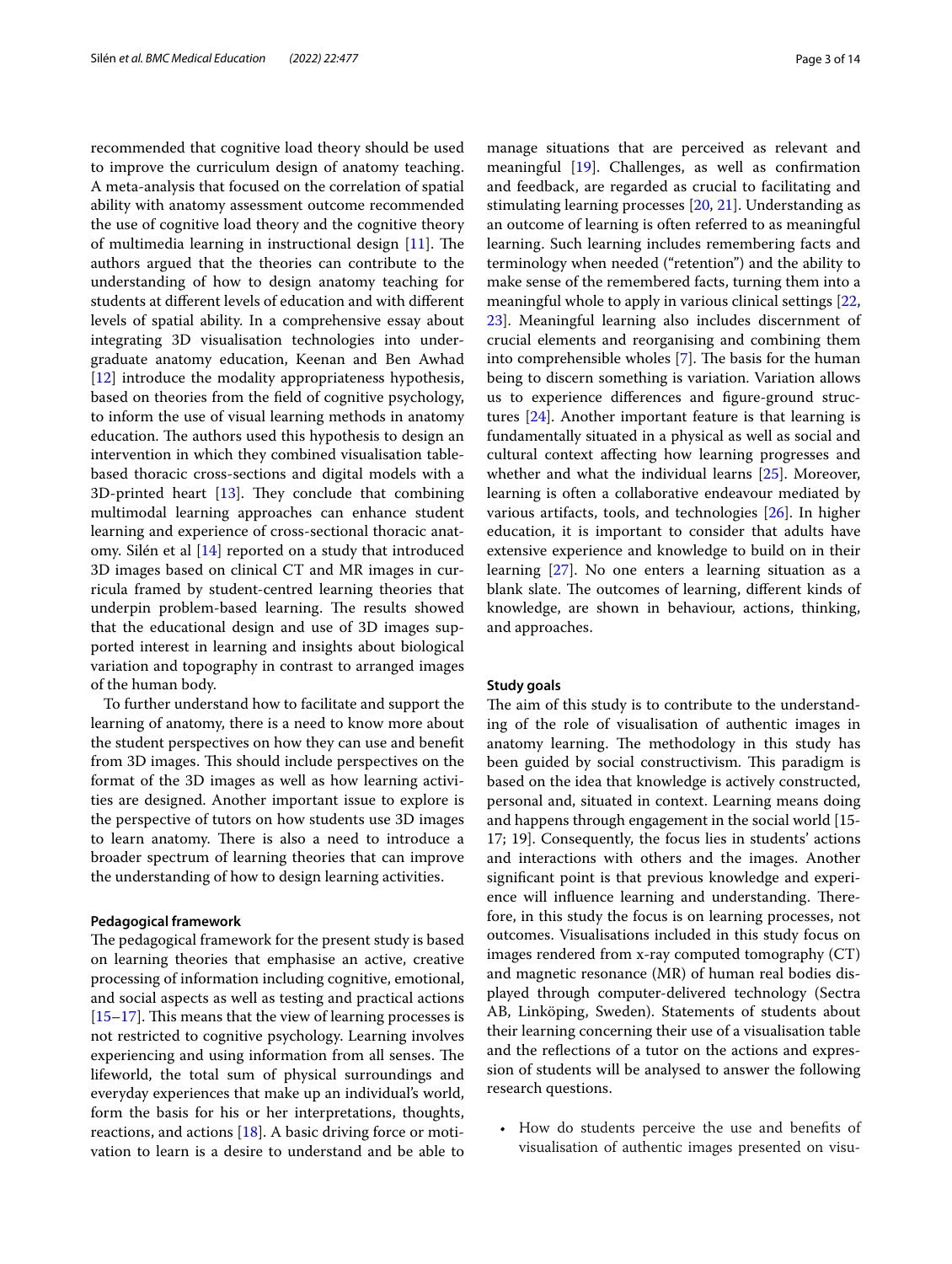alisation tables in relation to the process of learning anatomy?

• How does a tutor interacting with students using a visualisation table view his/her role in supporting the anatomy learning of students?

To illuminate the meaning of the experiences of students and the tutor, an interpretative qualitative approach was applied in the study [[28\]](#page-13-26). As such, the focus lies on interpreting phenomena as represented by the participants. This approach acknowledges multiple realities and that meaning is constructed in interaction with other people. Researchers interpret the meaning of the data and are not considered objective. They maintain credibility by including diferent perspectives and applying refexivity. Furthermore, the study was informed by Educational Design Research (EDR) as described by McKenny and Reeves [\[29](#page-13-27)] and Chen et al [[30\]](#page-13-28). One main element in this methodology implies that the design builds on a theoretical framework relating to the actual educational practice. Another core element is that the theoretical framework is used to analyse the results.

# **Methods**

Students were invited to participate in specifcally designed educational sessions. The study was conducted in an anatomy training unit at Karolinska Institutet, a medical university in Stockholm, Sweden, responsible for the anatomy education of several diferent health care professions.

# **Participants**

The study strove for a rich variation of backgrounds, experiences of studying anatomy, learning goals, and clinical applications [[28\]](#page-13-26). To recruit participants, students from three diferent health care profession study programmes – medicine, physiotherapy, and nursing, were informed about the study and invited to participate. Twenty-four students accepted the invitation Table [1](#page-3-0). The medical programme at Karolinska Institutet is five and a half years (11 semesters) long. Systematic and topographic anatomy is studied during the frst three semesters. Knowledge about human anatomy is subsequently integrated and applied in different clinical courses. The courses during the frst three semesters consist of lectures, human dissections, and laboratory sessions using anatomical models and a visualisation table (Sectra AB, Linköping, Sweden). The physiotherapy programme at Karolinska Institutet is three years long (6 semesters) and contains a fve-week gross anatomy course during the frst semester. Knowledge in anatomy is thereafter integrated and applied in practice-based and clinical courses. The anatomy course within the physiotherapy

<span id="page-3-0"></span>

| <b>Educational level Profession</b> |                        | Number Female |   | Male |
|-------------------------------------|------------------------|---------------|---|------|
| Early part                          | Physiotherapy students | - 6           |   |      |
| Early part                          | Medical students       |               | 4 | ζ    |
| Early part                          | Nursing students       | $\mathcal{P}$ |   | 0    |
| Later part                          | Physiotherapy students | 2             |   |      |
| Later part                          | Medical students       | 6             | ζ | 3    |
| Later part                          | Nursing students       |               |   |      |
|                                     |                        | 24            |   |      |

programme consists of lectures, human dissections, and laboratory sessions in small groups using anatomical models and to a lesser extent the use of a visualisation table (Sectra AB, Linköping, Sweden). The nursing programme at Karolinska Institutet is three years long (6 semesters) and starts with a course in anatomy and physiology with special reference to nursing and illness. The course in the frst semester consists of lectures and laboratory sessions using anatomical models and to a small extent use of a visualisation table (Sectra AB, Linköping, Sweden). All students at the university have free access to the Visible Body Courseware (Visible Body, Newton, MA, USA), a web-based teaching and learning platform for 3D anatomy, which can be downloaded via the library at Karolinska Institutet to mobile devices such as smartphones and tablets.

In line with the sampling strategy described above the students in the early and later parts of their education were recruited. Students from earlier parts were studying their frst to the third semester and students in the later parts were in their last two semesters of their study programme. The same tutor facilitated all sessions. The tutor was a medical student with extensive experience in teaching anatomy to medical and physiotherapy students using a visualisation table.

# **Design of educational sessions**

The sessions were designed based on knowledge about learning emanating from the learning theories described above. Consequently, the session was designed to allow the students to actively explore the images and the visualisation table  $[15-17]$  $[15-17]$  $[15-17]$ . Furthermore, driving forces such as meaningfulness, e.g., relation to clinical practice; challenge, e.g., self-direction and interactions with others, e.g., working in pairs, were built into the sessions [[7,](#page-13-4) [18,](#page-13-16) [20](#page-13-18), [21](#page-13-19)]. A key issue was to capture student approaches to the discernment of anatomical structures without initial help from the tutor [[24](#page-13-22), [27\]](#page-13-25). The authors represented different areas of research including medical education research,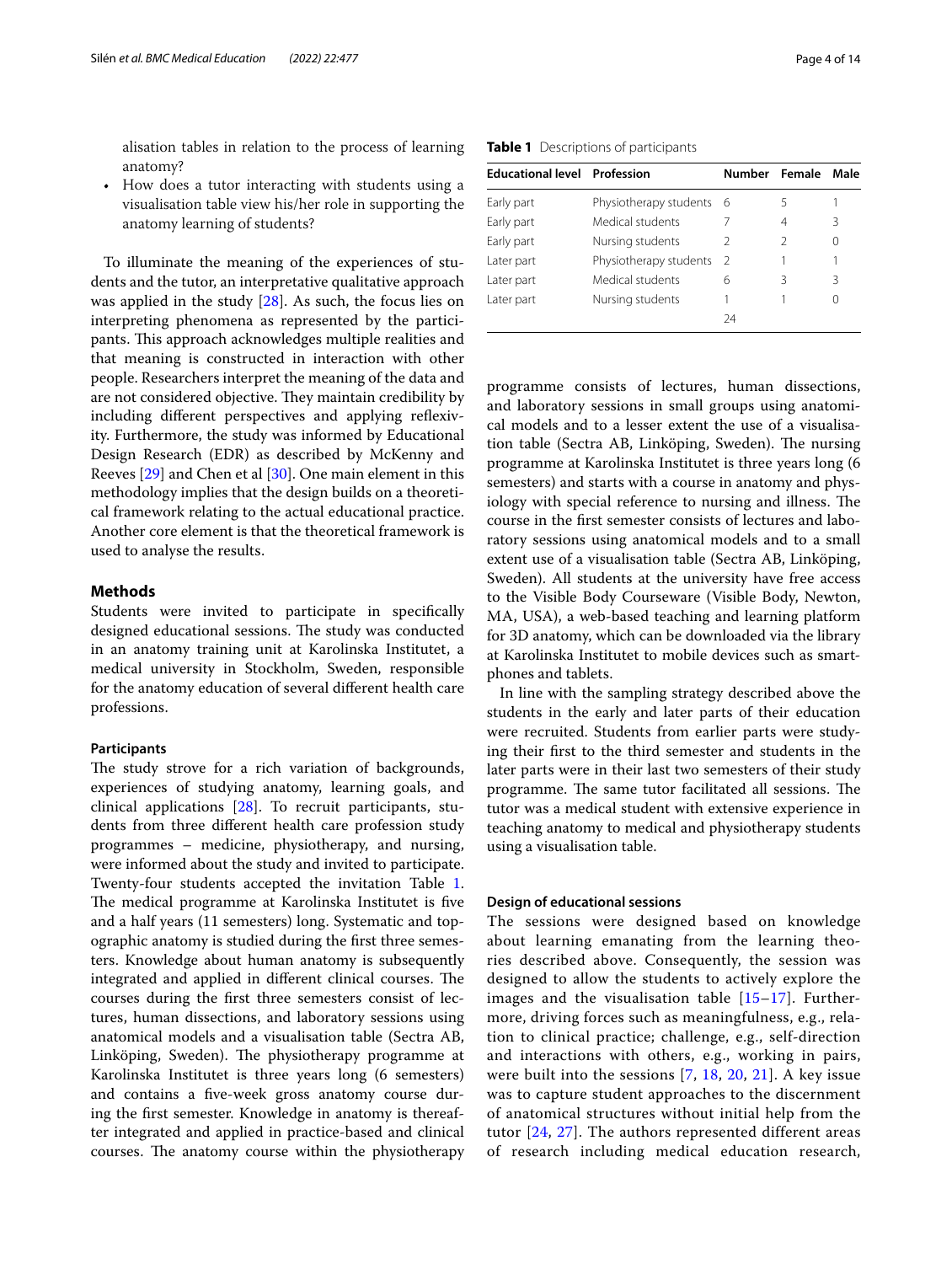technology-enhanced learning and simulation, and anatomy education, as well as different professional backgrounds within health care.

In the sessions, a visualisation table manufactured by SECTRA (SECTRA AB, Linköping, Sweden) was used to present visualisations of the human body. The SECTRA table F18, featuring a 65 inches monitor with a 4k resolution, provided natural-sized and three-dimensional views of the anatomy of real human bodies, which were rendered CT and MR images. The table has a multi-touch screen that allowed the students to interact with the virtual body by virtually slicing, segmenting, or removing layers of tissues. Two written clinical cases were used in the sessions, one relating to the abdomen and one related to the brain. The cases were chosen based on teachers' experience of what students usually find difficult to understand. A series of seven images, MRI and CT scans, with relevance to the clinical cases, were selected in advance by tutors in anatomy and organised for display. The images, emanated from SECTRA software, showed authentic human bodies as well as images of anatomical structures of relevance to the case. The sessions were free-standing from ordinary education and had no connection to a course-related assessment of the students. The purpose was to enable the students to approach the visualisation table without the pressure of performance related to assessment and thus allow their own thoughts about how to use this learning resource to understand the human body.

The students worked in pairs and occasionally alone at the table exploring the selected images. A tutor with experience in using the visualisation table in ordinary anatomy education acted as a facilitator in the sessions (Fig [1](#page-4-0)). The tutor was asked to introduce the functionalities of the table, and the students were then asked to read through the written clinical cases, one at a time. The students were invited to explore the images in their own way and order and were encouraged to take a curious attitude using the functions of the table. They were instructed to think aloud about the images and their strategies to understand what they were looking at. When needed, a member of the research group prompted students with questions like "what are you looking at now" or "what are you searching for". The purpose was to capture their thoughts and behaviour when not being instructed and guided by a tutor. The tutor was instructed to stand by to support the students if they asked for help and/or if they got stuck. At the end of each session, the tutor explained critical features of the displayed images and how they related to the written case and answered questions from the students.



# <span id="page-4-0"></span>**Data collection**

The sessions were video and audio recorded using an ordinary video camera on a tripod and a microphone hanging from the ceiling to better capture the voices of participants. At the end of the session, the students were interviewed about the interaction with the visualisation table and their thoughts regarding diferent ways of learning and studying anatomy. The tutor was interviewed on two later occasions about his refections on the session and his role as facilitator. The first was done to capture the immediate and spontaneous impression shortly after the educational session. In the second interview, the tutor was asked to refect on selected sequences of the video recordings as stimulated recall. The selected sequences came from prior video analysis of observations of how students go about discerning anatomical structures using a visualisation table (in manuscript). The selected sequences related to identifed instances in the video demonstrated the process of understanding anatomy well. They were identified and agreed upon through discussions in the research group.

# **Data analysis**

Qualitative content analysis [\[31](#page-13-29), [32](#page-13-30)] was used to analyse the data from both the students and the tutor. The audio recordings from the sessions including the interviews with the students and the separate interviews with the tutor were transcribed verbatim. Comments from students about their learning while examining the images were noted and combined in the analysis with the interviews performed at the end of the sessions. The video recordings were included in the analysis to better understand and verify references that students made to what they had seen or done during the session. The content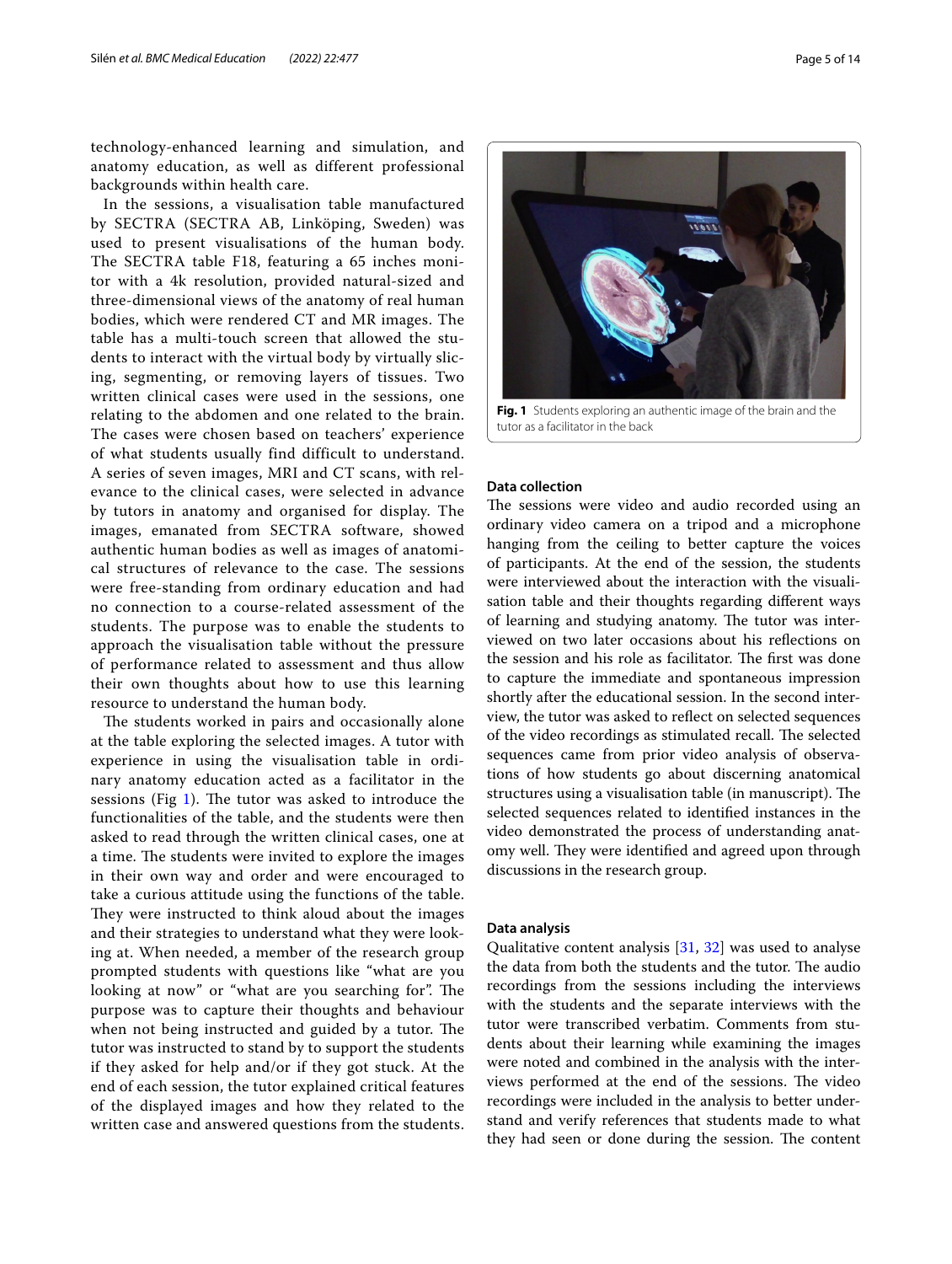of the interviews was analysed both in its manifest form, i.e., participant expressions, and in its latent form, i.e., the underlying interpreted meanings  $[31, 32]$  $[31, 32]$  $[31, 32]$  $[31, 32]$  $[31, 32]$ . The transcripts were read carefully to get a sense of the whole, followed by identifying meaning units related to the participants' descriptions of their experiences and thoughts about learning anatomy. Subsequently, the meaning units were condensed, sorted into two main categories, and fnally interpreted as signifying themes representing the latent form of the fndings. An example of the pro-cess is illustrated in Table [2](#page-5-0). The analysis followed an iterative process going back and forth between parts and wholes of the video recordings, transcripts, and theoretical assumptions about learning. This process is a version of abductive analysis as presented by Timmermans and Tavory, [[33](#page-13-31)]. The categories and themes were identified from the collected data but instead of setting preconceived theories aside when analysing data, the researchers let theoretical insights inform the interpretations.

Three of the authors (CS, KK, AP) examined the video recordings and read the transcripts of each interview performed with the students and the tutor. Findings were discussed until a consensus was reached. Trustworthiness was sought by the systematic and refexive analysis described above. All the authors contributed diferent perspectives and ensured increased credibility.

# **Findings**

Two main categories describing the accounts of learning of students and the tutor using the visualisation table were identifed: 1. Interpreting 3D images and 2. Educational sessions using visualisation tables. The content of each category consists of signifying themes representing interpretations of the latent meaning of the accounts of the students and the tutor. An overview of the fndings is displayed in Table [3](#page-5-1).

# **Interpreting 3D images**

The students discussed how they perceived the displayed images and how they went about interpreting and understanding what they saw, while the tutor refected on his role in supporting the understanding of the students. Three themes signified their accounts: 1. Realism and complexity; 2. Processes of discernment and 3. References to previous knowledge.

<span id="page-5-1"></span>

| Table 3 Overview of categories and themes in the findings |  |
|-----------------------------------------------------------|--|
|-----------------------------------------------------------|--|

| Category                   | Theme                                         |
|----------------------------|-----------------------------------------------|
| Interpreting 3D images     | Realism and complexity                        |
|                            | Processes of discernment                      |
|                            | References to previous knowledge              |
| Educational sessions using | Exploring on one's own is valuable            |
| visualisation tables       | Contextualising enhances learning experiences |
|                            | Combinations of learning resources are needed |
|                            | Working together affects the dynamics         |

# **Realism and complexity**

The students expressed that the images became interesting to examine, knowing that the images displayed real human beings. Images showing the anatomy of an actual person implied that the anatomy would vary between individuals and that the images did not reproduce perfect structures, as is often the case in books. In their profession in the clinic, they were expecting to meet patients with variations concerning their anatomy, and therefore it was an advantage to experience variation while also learning anatomy.

Examples of comments:

- ...and many illustrations are sort of simplifed. Distances have been shortened to highlight a certain part of the nervous system and the proportions are not right at all. So, when you are trying to understand what it really looks like, it isn't right, but here it is. This is kind of real. (Nursing student early part)
- I think it's great to see real images and how everything is not drawn perfectly with red and grey things. In working life, you won't get nice and colorful images. They will be vaguer (Medical student, early part)
- It's a kind of anatomy from the inside out. It is a real person's anatomy, not just a drawing of a person's anatomy. It's like real-life anatomy which means that you sometimes also see anatomical variations. (Medical student, later part)

Such views notwithstanding, the students also thought that realism rendered difficulties in interpreting the

<span id="page-5-0"></span>

|  | Table 2 An example illustrating the analysis process |  |
|--|------------------------------------------------------|--|
|  |                                                      |  |

| <b>Condensed meaning units</b>                                                                                                                       | Category                                                                           | Theme |
|------------------------------------------------------------------------------------------------------------------------------------------------------|------------------------------------------------------------------------------------|-------|
| • you may choose for yourself<br>• otherwise, someone else makes the choices<br>• you get fed with what you are supposed to learn and in what<br>way | Educational sessions using visualisation tables Exploring on one's own is valuable |       |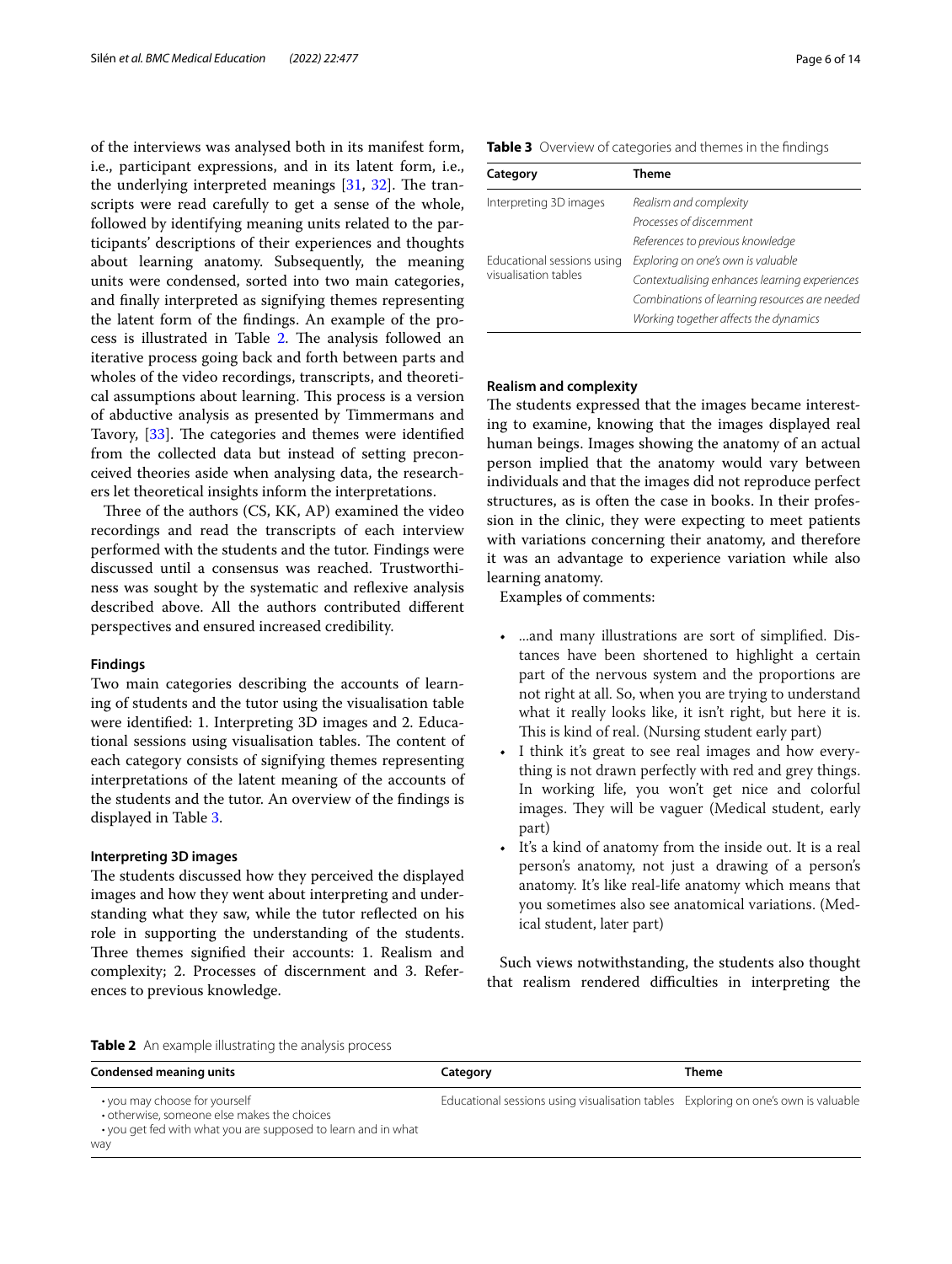images. The complexity of images showing the body of real patients made it difficult to discern features in the images. All layers of tissue and organs were displayed at the same time, and unlike the distinct and colourful pictures in the anatomy book, the 3D images shifted in various shades of white, grey, and black. This made the images blurred, and it became hard to diferentiate what was seen. On the one hand, the indistinctive images were challenging and motivated the students to explore the images trying to fnd out what they saw. On the other hand, they found it frustrating. The students argued that other learning resources, such as Visible Body (a virtual anatomy software), in which the anatomical structures are well defned, marked, and named, may be more efective at some stages of learning.

• I'm thinking of Visible Body for instance. It's excellent in that way. You can just click and it recognizes every vessel and then you get the whole vascular system. And then you just see "that's exactly..." (Medical students, later part)

The tutor recognised that the images that had been chosen were not always helpful in the way that he had expected and that certain images caused reactions among almost all students and afected the students' motivation.

- The bleeding [the clinical case] was difficult, you would have to go up and down in the image to see the white spot. Many groups never checked the image very carefully and other things caught their attention.
- It [an image of the posterior abdominal wall, dissected] could have been an aha! moment but wasn't. They had more often aha! moments around things they had no previous experience of.
- Nicer images are more fun and motivating. This [image of the vessels of the brain] was a plain X-ray but with all vessels. Everyone who looked at it was like "wow", and they got to discover the beauty for themselves.

# **Processes of discernment**

An active process of searching characterised the student explanations of their attempts to interpret the 3D images. In their accounts, three aspects came to the fore: their search for diferent perspectives and relationships between structures, experiences of wholeness, and the need to compare images to be able to discern and understand.

The students expressed that they used the possibilities of 3D images to examine structures and organs looking at and how diferent structures are related to each other. By being able to see diferent layers and the depth of the body by zooming in and out, they were able to understand the three-dimensionality of the anatomical structures "in their head". Examining images of the body from diferent perspectives helped students in understanding how organs relate to each other and see the sizes of organs in comparison. They stated that investigating diferent kinds of images of a structure from many diferent angles contributed to their understanding of the topographic anatomy.

• One was able to see a lot of diferent layers, // one was able to go deep through the person, almost. // It created a 3D image in my mind. // Zooming in and out in this way provides certainty, "ok, right, closest to the spine, it's there, and behind the stomach.." // Because I think when you learn Visible [Body] you learn the functions rather than exactly where they [the anatomical structures] connect (Physiotherapy student later part)

Examining a human body using 3D displayed CT and MR images enabled grasping the entire body as one entity. Turning and twisting the images allowed the students to discover how organs were related to each other. The students appreciated the functions of the table that enabled them to zoom in and out and remove layers of tissue moving from the innermost parts to the surface of the skin. By following a structure centimetre by centimetre, in a structured way, the students described how they were able to discern the wholeness of the body. They found it valuable to examine organs and structures that are difficult to envision from the outside, such as the brain and vessels in their proper context in the body and doing so in detail.

- I think about wholeness. You read about the liver separately… so that you somehow get a holistic idea and not just a flat image on a piece of paper, this is how you can twist and turn, "ok, where is this placed in relation to that?" Because you realise that you're not exactly aware of that. (Nursing student, early part)
- Here you can really, just take being able to see "ok, this is where" and then just move centimetre by centimetre and see "ok, here something is actually beginning to push through ". These kinds of things, and to see that "Okay, that's where it starts". It's not just "Okay, it just is there" because we are one decimetre further down. (Physiotherapy students, early part)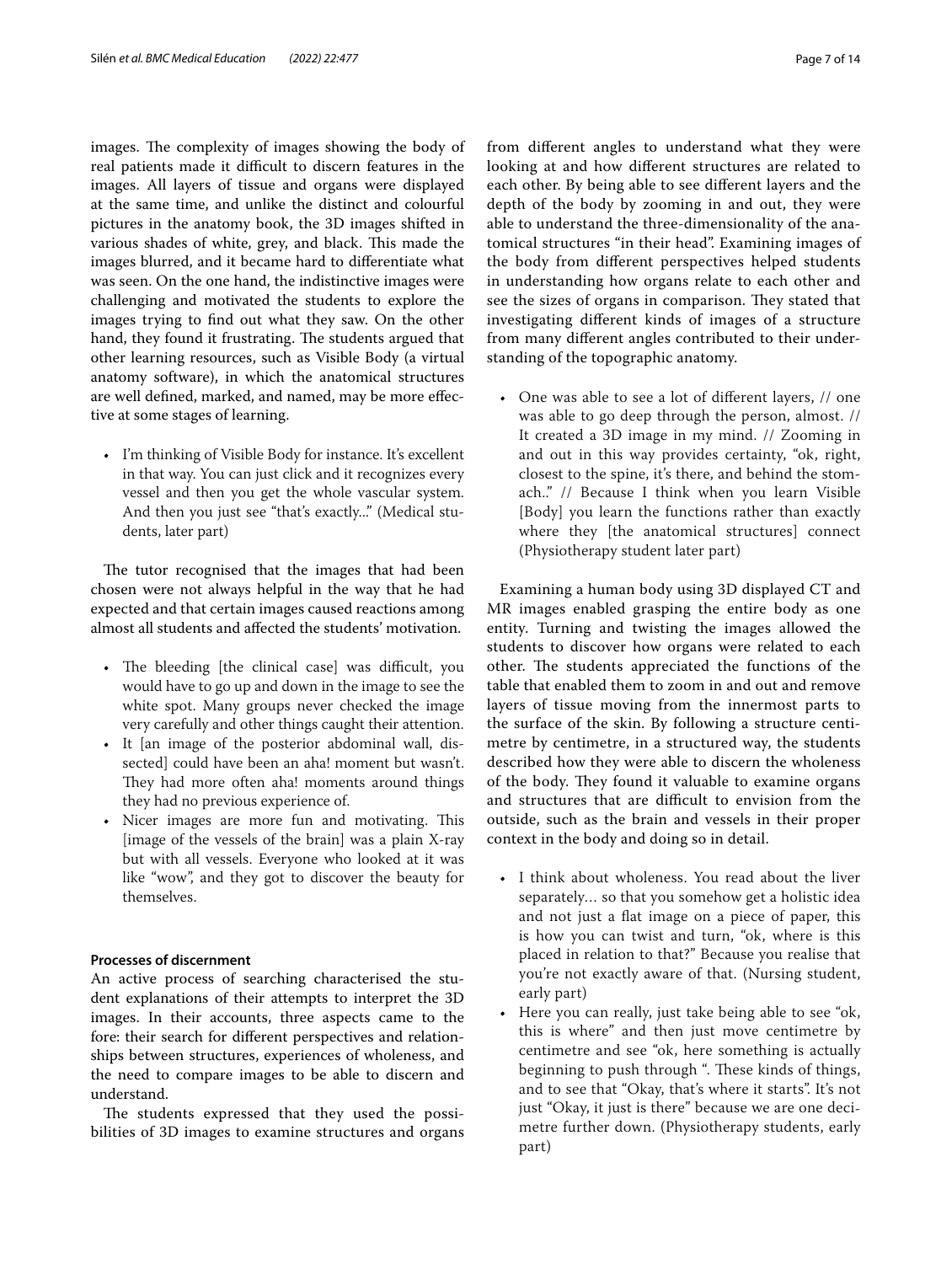An important factor was the possibility to compare images. The students described that being able to switch between images and compare an image with other images that they had viewed before helped confrm interpretations. Another kind of comparison that was considered helpful was comparing healthy, normal features with illness, or comparing the left and right sides of the body. The students explained that even if they did not understand what was wrong, the discrepancies awakened interest and made them pay attention to the anatomy.

• It's nice to be able to compare diferent images to each other. You can compare someone healthy with someone who is ill and see the diferences in the structures. You can distinguish things even though you don't know what you see, you see deviations. That is what I think I can see. (Medical students, a semester 1early part)

The tutor acknowledged that when a student feels unsure of what he or she sees or is unsure if he or she is right, it can make the student hesitant and stop their way forward. A confrmation from the tutor or a peer triggered them to continue. A simple yes to verify or a cheerful nod gave the students the confrmation they needed to continue their exploration.

• They wanted to be sure before they moved on. When you confrm them they move on.

#### **References to previous knowledge**

The students emphasised the value of previous knowledge when trying to interpret what the images showed. Recognition of an anatomical structure confrmed their hypothesis and prompted them to move on or to further investigate the images. Their references could stem from the clinical knowledge that they had gained during clinical placements. They described that, if they had come across radiological images before, they had a reference that could be useful for better understanding what they were seeing in the images displayed in the table. The students expressed a need to be able to refer to basic anatomical knowledge to make use of the 3D images. Such references could be to their prior anatomy studies, but also the simultaneous use of other learning resources, such as an atlas or internet-based learning resources. Another important source for validating their interpretation was the function and form of their own bodies.

• I identify the important structures that I actually remember clearly, some things fade away if you, as in my case, haven't studied much anatomy since the

course. You remember the most important structures; you search for those. //they work as references, and you look for recognisable references to relate everything else to (Medical student, later part)

• [it's] important to relate to one's own body – to experience physically (Physiotherapy student, early part)

The tutor recognised that students used different experiences and separate strategies to approach the images and the clinical case and refected on their possible impact on learning anatomy.

- For those who were farther [in their education], it was more important to understand and reason around the case. Physiotherapy students in their frst semester wanted to explore the spine even though it had nothing to do with the case.
- It's interesting how task-driven you get higher up. They have learned how important it is to focus. Which information is important for solving the case?

# **Educational sessions using visualisation tables**

Within the second category, students and the tutor refected on their experiences of using the visualisation table and pedagogical setup as a resource for learning anatomy. Interpretation of the meaning of the experiences of students and the tutor and their refections are presented in three themes: exploring on one's own is valuable; context enhances learning experiences, combinations of learning resources are needed, and working together afects the dynamics.

# **Exploring on one's own is valuable**

This educational session was designed to allow students to explore the visualisation table on their own. The visualisation table offered possibilities for students to use diferent functions such as browsing between images, zooming, slicing, removing layers, and rotating to examine the images. The students stressed their appreciation of being able to construct their own learning path and explore the images on their own and at their own pace. They described that it benefited and stimulated their learning to follow structures, fnd different layers, scroll, zoom in and out and choose the images they wanted to look at. Working and reasoning together with a peer while examining the images supported the learning process. It was harder to interpret the 3D images without expert help, but they expressed that they learned and remembered better by examining and discovering themselves. The students argued that having someone else telling them what they were seeing would not necessarily make it easier. They also found it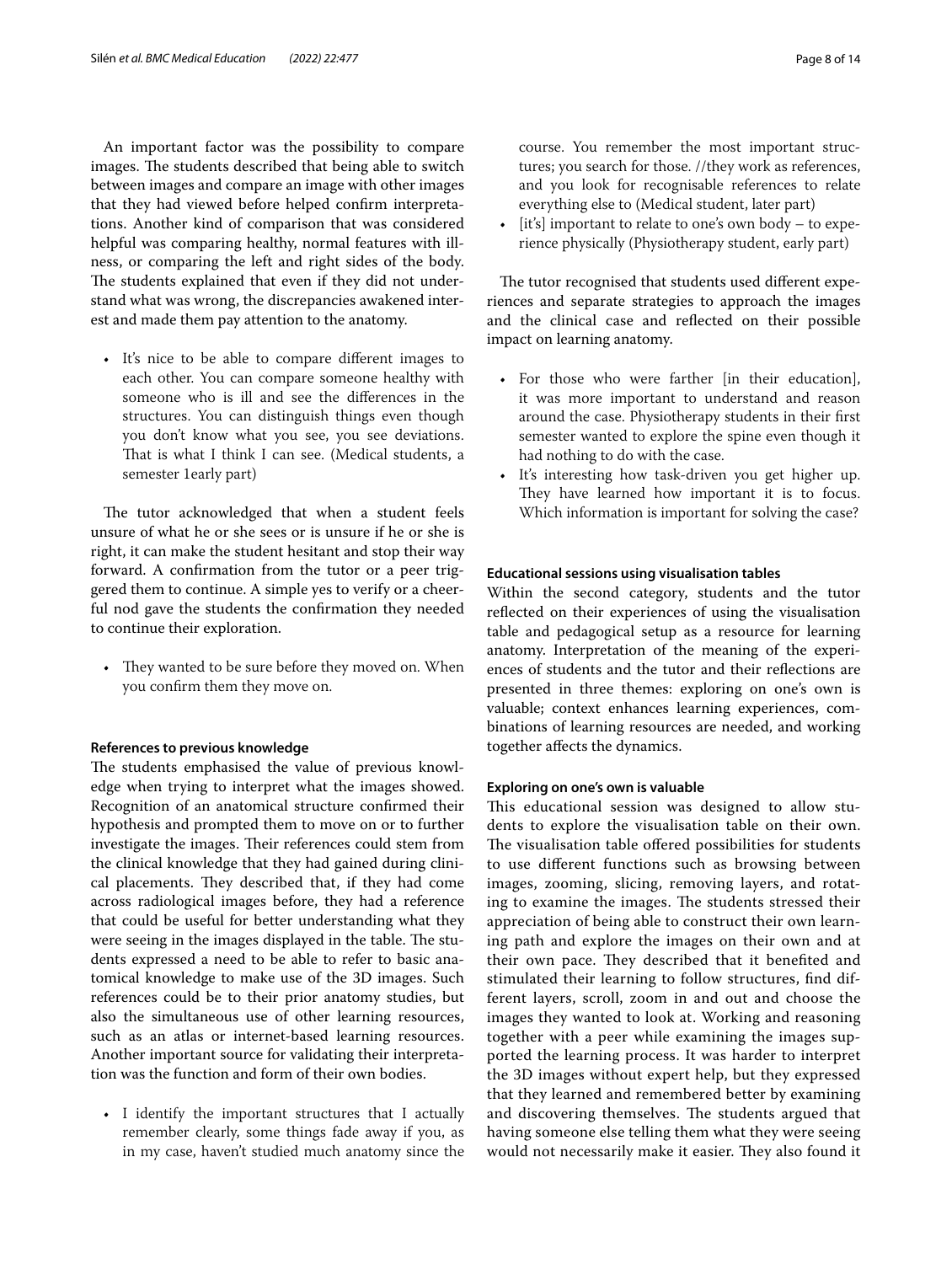more fun and stimulating to discover on their own what was displayed. When they were able to examine the images on their own, learning became more interesting.

- Student 1: It was great fun... It was fun to try fnding on your own... to try to fgure out what you are seeing and... Student 2: It feels like you learn a lot through speculating, just searching around and getting to see diferent angles. Both with bones, without bones, with contrast. You get a real 3D experience, a sense of it being a real body. It is a fun way to work. When you get to explore. Because, if all the structures are labelled then it just becomes learning by heart, this is more investigative. (Medical students, early part)
- On the other hand, since it's... you really must try to distinguish, "ok, there must be two bones here" but when you look at pictures in books and Visible Body it's really quick, "right, that's red and that is blue" and then you move on. Here you must put in more efort and for me this makes me search more. (Physiotherapy student, later part)
- Also, It's fun to navigate on your own … to fnd something, like we found these little.. "What are these?" So, you get interested in a diferent way (Physiotherapy student, early part)

The value of exploring on one's own was also observed in the reflections of the tutor. The tutor recognised that allowing the students to explore the images on their own made the learning more pleasurable. If the students were allowed to focus on structures that they found interesting, they became more emotionally engaged and spent more time on the task. The possibility to explore on one's own also meant that the students could choose a focus based on their needs and be able to stop and spend the due amount of time to fully understand an image or structure that they had found difficult to discern. While the students spent time on the task, this meant that they might not have enough time to cover all structures the tutor had planned for. The tutor acknowledged that students covered less of the content that would normally be the case but that students probably understood the content that they did cover better. The tutor also contended that students who were very efficient in their way of examining the images might still fail to detect important features.

• There is a risk that you miss something important if you work too target-oriented with the images. To explore is valuable to understand anatomy and to learn to analyse a problem.

- You don't always have to tell the students, the thirst for knowledge can come from within the students.
- When the group explores on their own, they can set the focus according to their need. If the group is interested in a particular structure, they can slow down and think.

The tutor reflected on the fact that this meant taking a more passive role than would usually be the case and that stepping back as a tutor changed the way students engaged and their level of activity. By putting the students in the driver's seat, the role of the tutor turned from tutor-led lecturing to student-driven learning.

- Normally, I would have pointed out a structure and lectured about it. In this case, they had to fnd for themselves and reason their way to it.
- Giving the students a case that they explore on their own is better than giving them study questions because questions will direct them too much.

Another refection from the tutor was that when the tutor decided on the focus of the lecture or what to demonstrate, this would afect the questions from the students. When the students were allowed to choose the focus for their exploration, the questions were of another kind than the tutor had expected. It might be difficult to answer all questions or to confrm something that you are unsure of as a tutor. Allowing students to explore on their own would require that the tutor has a broad competence within anatomy and can handle situations of uncertainty.

• When the students explore on their own, the questions they have are diferent. It requires that the tutor is broader.

# **Contextualising enhances learning experiences**

Written clinical cases were added to the images of real patients displayed by the visualisation table. According to the students, a connection to a clinical case contributed a helpful context and provided meaning to the images. The context that the clinical case provided was considered supportive in different ways. The students explained that receiving information about the medical history and symptoms of a real patient gave them clues about what to search for, and it became important to try to understand the problems of the patient. The students expressed that, without context, studying anatomy may simply become a matter of memorising. A context for the images created a more exciting, purposeful, and meaningful learning experience.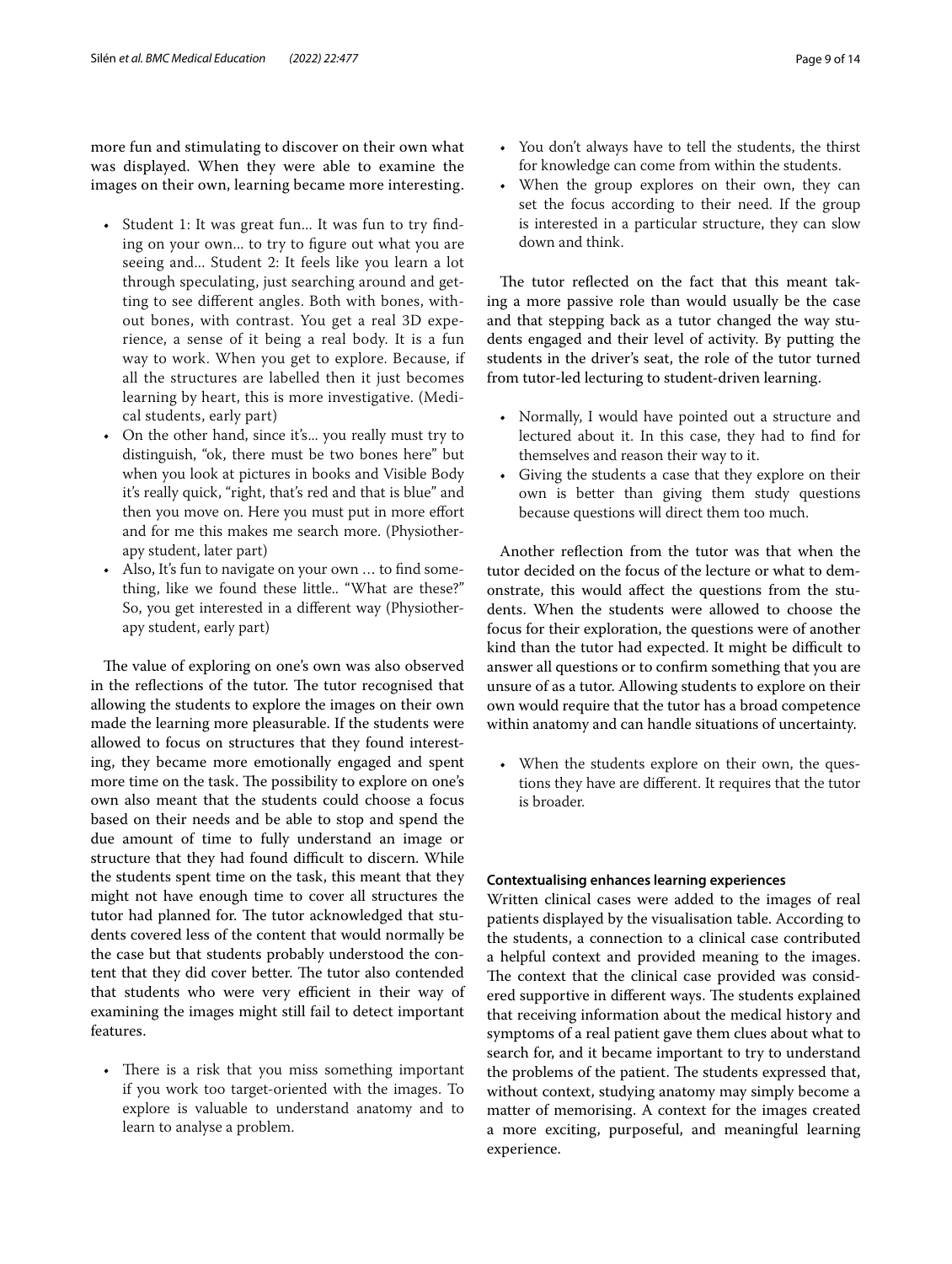- Student 1 about patient cases: It became more interesting and sort of more serious, to try to discuss in the right way. To really prioritize time, right?
- Student 2: Yes, now we are going to solve this (Medical students, early part)
- I think it's easier when you have something to relate to – such as clinical experiences – compared to just memorizing a lot of things. It has become easier now when reviewing and reiterating anatomy, why I am learning this. (Medical students, early part)

#### **Working together afects the dynamics**

The tutor observed that working in pairs could affect the interplay between the students. Most often it resulted in more activities where students would help each other out, answering each other's questions, confrming ideas or assumptions, collaborating while manipulating the images or using the functions of the table. In instances where one student acted as a driving force or was very dominant, the other student could sometimes take a more passive role and be quiet.

- If one student was very able the other one could be quieter and passive.
- When students worked in pairs, they were more active

# **Combinations of learning resources are needed**

Even though the visualisation table was assessed by the students as valuable in learning, combinations of learning resources were asked for. Students suggested that a visualisation table could be used as a complement to reading books, dissections, models and physically examining a body. The learning resources that they were using (e.g., Visible body) provided possibilities to browse, zoom and turn images in the same way as the visualisation tables but they still lacked the images of real human beings. On the other hand, they thought simplifed visualisation might be needed at certain stages of learning anatomy. They suggested that 3D images in applications such as Visible body may be helpful since anatomical structures are there clearly distinguished by colours compared to CT or MR images of real bodies. Tutors facilitating learning activities were also described as important resources in combination with their own, active examination of 3D images.

• Interviewer: If you were to compare reading a book, using Visible Body and this [SECTRA] table, what are your thoughts about anatomy learning?

- Student: I think the combination is the best. Sure, here you get an image, but you still need, or I still need, to put it more into a context. Where it is, what the names are (Physiotherapy students, early part)
- Student: I think that if you manage the SECTRA table reasonably well then you could use this SEC-TRA machine as an introduction and avoid making mistakes and maybe improve learning, and then you get to dissect. (Medical student, early part)

# **Discussion**

For all professionals within health care, understanding the human body is fundamental, and learning anatomy constitutes an important part of that endeavour. The development of technology within anatomy education has triggered extensive research to establish the benefts of diferent innovations in anatomy education. Most studies have focused on student satisfaction and learn-ing outcomes [[6](#page-13-3), [12,](#page-13-11) [34\]](#page-13-32). This study complements previous research by providing knowledge about how students think about how they learn and their perspectives on using technology displaying 3D images in anatomy education. In addition, refected observations of a tutor interacting with the students added to the understanding of the perceptions of students.

This study confirms that students believe 3D images explored via advanced technology can enhance their understanding of the body. This is in accordance with findings in several reviews  $\begin{bmatrix} 1, 3-6 \end{bmatrix}$ . The students in this study appreciated the realistic encounters with 3D images rendered from CT and MR images of human bodies. Some research on technology-enhanced learning in anatomy education has reasoned around cognitive load concerning technology-enhanced learning [[5,](#page-13-5) [10](#page-13-9), [13](#page-13-12)]. An assumption that underpins this reasoning is that reduced mental effort will improve learning and the ability to correctly identify anatomical structures. Foo et al [[10](#page-13-9)] found that 3D images required less mental workload than 2D images and Ben Awadh et al [[13\]](#page-13-12) studied perceived challenges when interpreting 3D features of anatomical structures using a combination of 3D prints of a heart and radiological images. In contrast to this line of reasoning the students of the present study appreciated the 3D images of real patients although it complicated the interpretation of what was displayed. They did find the images indistinctive when layers of tissues covered each other, and organs were hidden behind other structures. However, it was considered exciting and instructive to get the opportunity to look inside a real human being. Structures and organs that cannot be seen at all from the outside, such as the brain and vessels, were found especially valuable to explore. The students noticed that anatomical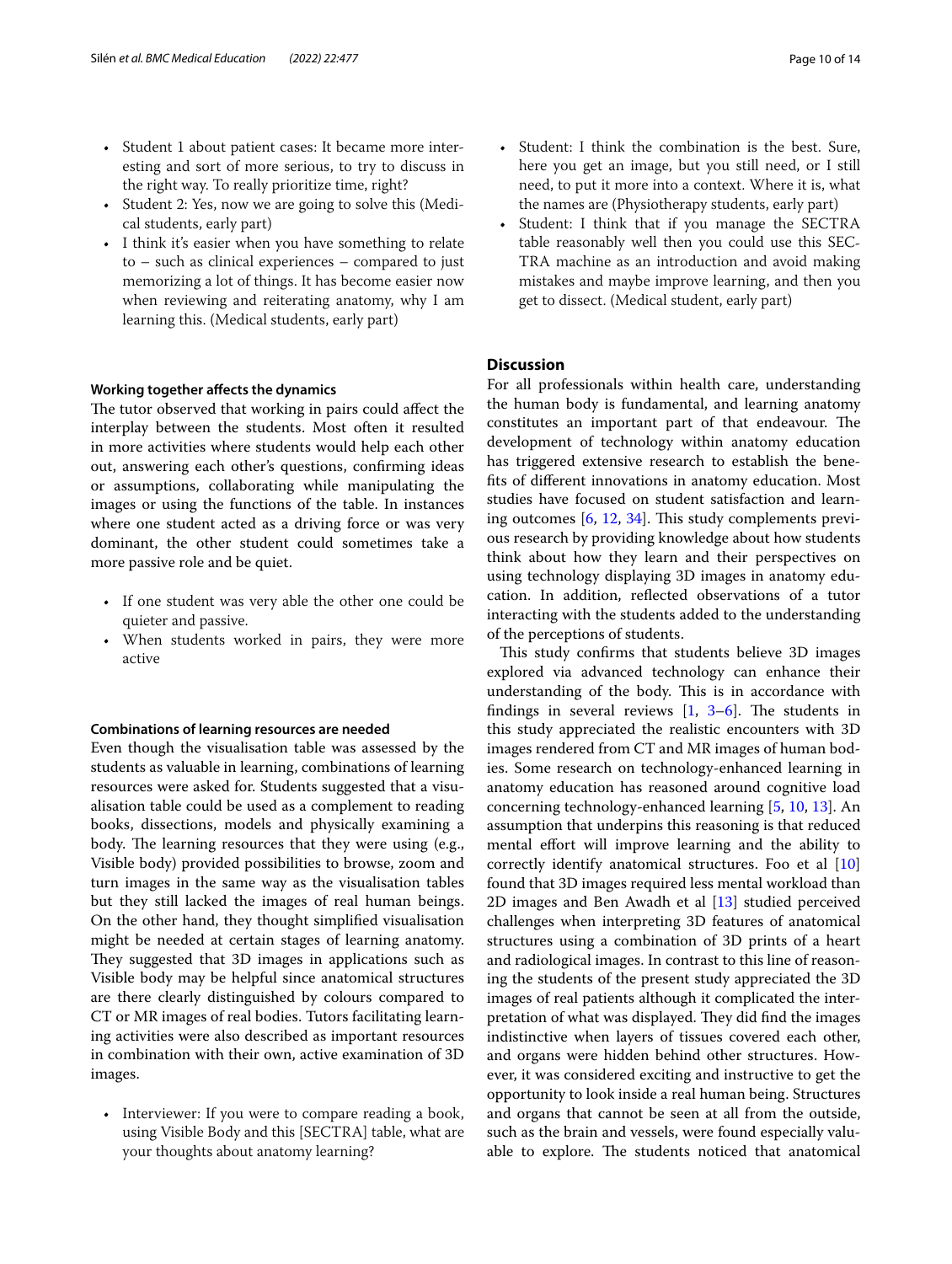structures do not look as perfect as they do in books. The images displayed revealed to them that anatomical structures vary between individuals in the same way they would in the clinical context. Student discovery and recognition of biological variation were also noted in a study by Silén et al  $[14]$  $[14]$ . These important and somewhat contradictory fndings are crucial to consider. It is striking that students at all educational levels appreciated exploring images on their own without being instructed by a tutor. They appreciated being active themselves or working together with peers at their own pace. Exploring and discussing with peers was more efective for their understanding compared to having tutors point out structures, in spite the fact that they found interpreting the images difficult. Research shows that development of self-directedness in learning depends on feelings of being in charge and of having a genuine impact on the learning situation. Students need challenges as well as support and feedback in their struggle to become self-directed learners (20, 21, 27). These findings support the idea that approaches to researching anatomy education must include more than cognitive aspects of learning such as visuospatial ability or working memory.

According to the fndings in this study diferent resources in combination seemed to make up a helpful whole compared to a single learning resource. The students emphasized the importance of combining and varying diferent learning resources. Using a combination of learning resources and letting technology complement traditional ways of instruction has also been argued for in other studies [[12,](#page-13-11) [13](#page-13-12), [35\]](#page-13-33). Ben Awadh et al [[13\]](#page-13-12) studied student learning in a design using a combination of tablebased 3D images and digital models of three-dimensional printed organs which resulted in positive learning outcomes. Students talked both about parallel usage of other resources in combination with a visualisation table like dissections, books, 3D courseware, and plastinated models to prepare for and/or follow up the exploration of 3D images. Labelled and colour-coded images and structures from other anatomy software, atlas, or plastinated models helped them to understand what they were looking at. This is in resonance with Roach et al  $[11]$  $[11]$  who identifed the importance to consider delivery modifcations in anatomy learning related to students' ability to spatial reasoning. Also, Ben Awadh et al [[13](#page-13-12)] found improvements in perceived challenge and performance in crosssectional anatomy interpretation when combining the use of 3D printed models of the heart and CT images displayed as 3D images.

Although many reviews are aiming to capture the use of digital 3D images in anatomy education the teacher role has not been highlighted before. Refected observations by the tutor in this study acknowledged that students

managed well with their own discovery process. Nevertheless, they also expressed a wish for reassurance to confrm their hypothesis and interpretation of what they were looking at. It was noted that when students were not able to interpret what they saw they hesitated and stopped their exploration if they did not receive support. Finding the balance between letting students explore on their own and helping learners notice what the tutor considers important may be difficult. When guidance is appropriate and timely, it can be eye-opening and signifcantly help the learners move on in their exploration [[36\]](#page-13-34). Here, the timing was found to be decisive. Interference by the tutor at the "wrong" moment was noticed as hampering and jeopardising the process learning for the students. The tutor highlighted that standing next to the students to support, letting the students explore on their own put certain demands on the tutors' knowledge. Having to answer questions about unprepared topics requires

the tutor to endure uncertainty.

The findings of the present study indicate that there are many factors to consider when designing supportive and effective anatomy education. The tutor role, the use of diferent learning resources, the choice of images, and student interactions were found to afect students learning. Statements from the students and the tutor underline that the use of 3D images in anatomy education involves a complex learning process and designing appropriate anatomy education thus requires attention to a wide range of factors. In a review by Freeman et al [[37\]](#page-13-35) active learning approaches such as group problem-solving and studio or workshop course designs in anatomy and physiology courses, were found to increase student performance in examinations. According to the students in this study, the functionalities and interaction with the table were useful for their learning. The SECTRA table has been developed to provide these possibilities [\[12](#page-13-11), [38\]](#page-13-36) and the students confirm its value. The table allowed them to be active in their searching processes by zooming, scrolling, browsing between, and comparing images to discern and interpret anatomical structures. The functions of the visualisation table enabled a deeper understanding of the topography of anatomical structures including their sizes, spatial relationships, and relations to the whole body. Context came to the fore as a meaningful factor making it possible to connect what the students saw to something familiar. This context provided them a reason why they should try to interpret the images. CT and MR images from real patients related to a written clinical case stimulated the interest to interpret and connect to a future profession. This was stated by students from all educational levels. Even if students at early stages had difficulties understanding the disease and pathophysiology of a patient, it was still stimulating, and students at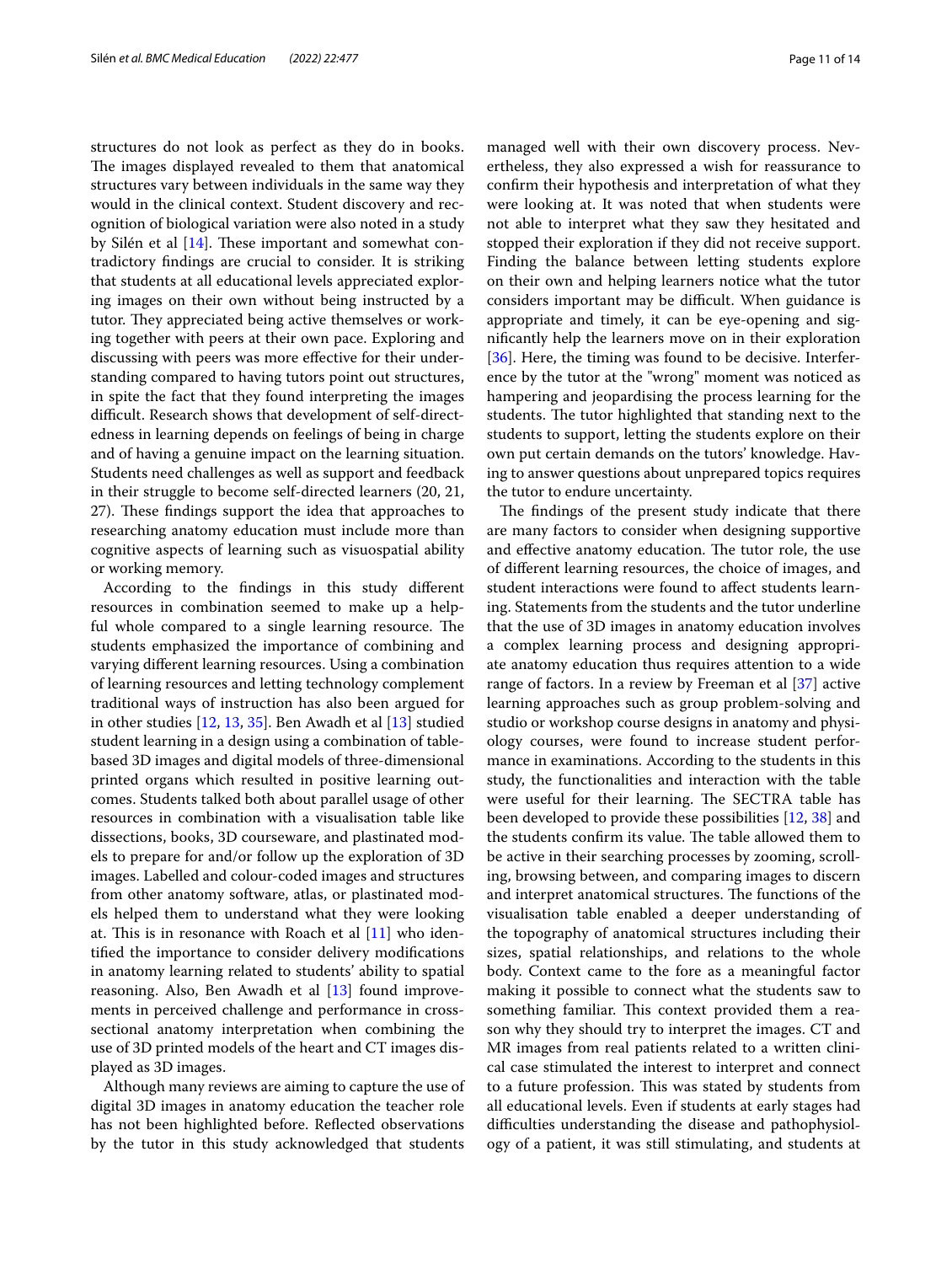later stages received confrmation and feedback on their knowledge. However, the student's previous knowledge of both anatomy, related subjects such as physiology and pathology, as well as experiences with CT and MR images, were highlighted as important for interpreting the images. Previous knowledge was used as a reference when trying to discern anatomical structures. The educational levels of students and their clinical experiences are, not surprisingly, crucial for managing the interpretation of 3D images. In addition, the students' notion of their future professions seemed to matter regarding their interest in diferent anatomical structures, their motivation to fnd out what they saw and about the possible diseases of the patients. This was commented on by the tutor who observed that students on diferent educational levels used diferent strategies to examine the images.

To increase the possibilities of transferring the empirical fndings of this study to other contexts, the fndings have been situated within theories of learning. The theoretical framework recognises learning as the processing of information cognitively, emotionally, socially, and in practical actions. Motivation is regarded as a basic driving force for learning. If motivation is primarily built on external stimulation, such as passing a test or pleasing someone else, it risks being fragile and of short duration. Far more efective in the long run are motivational factors that build on a feeling of mastery and meaningful experiences [[19,](#page-13-17) [39\]](#page-13-37). Findings in this study reveal several such motivational factors. Students expressed a felt joy when allowed to master their own learning process. The role of the tutor seemed important in supporting these conditions. The way the educational intervention was designed allowed students to take their own initiatives and get a sense of ownership of their learning process. When they succeeded in their ambitions, they received a sense of mastery and competence  $[21, 39, 40]$  $[21, 39, 40]$  $[21, 39, 40]$  $[21, 39, 40]$  $[21, 39, 40]$  $[21, 39, 40]$ . The students expressed interest and excitement about studying images of real bodies, even if 3D displayed CT and MR images were difficult to interpret. They appreciated the sense of looking at and exploring the anatomy of a real human being with natural variations and the possibility to grasp the wholeness. The challenge of realism and complexity was stimulating and promoted further interest to study anatomy. According to variation theory, a fundament in learning includes experiences of variety to be able to discern crucial elements and reorganise and combine them into comprehensible wholes [[19,](#page-13-17) [24\]](#page-13-22). Variation theory may explain the positive outcomes of using a modality appropriateness hypothesis  $[12, 13]$  $[12, 13]$  $[12, 13]$  $[12, 13]$ . The students in this study emphasised not only the value of variation related to diferent 3D modalities but also a need for variation connected to other kinds of learning resources. Possibilities to make connections with the 3D images and the future professions of the students were also mentioned as meaningful. Creating and/or offering a context for learning experiences is well known to be both motivational and of importance for application and transfer to other contexts [[27](#page-13-25)]. To recognise that learning depends on cognitive, emotional, and social processes as well as practical actions involves considering the meaning of context in educational design [\[15–](#page-13-14)[17\]](#page-13-15). Another cornerstone in learning is knowledge about the need to actively process information, use all senses, and be able to construct comprehension and understanding  $[15, 17, 23]$  $[15, 17, 23]$  $[15, 17, 23]$  $[15, 17, 23]$  $[15, 17, 23]$ . The students in this study stated that their own exploration of images was valuable in their learning process. The tutor acknowledged the advantages of the discovery processes of the students and noticed that they were able to progress in their interpretations on their own. The students also called for diferent kinds of support in their exploration. Acknowledging the statements of the students, the tutor highlighted the difficult balance between supporting or becoming instructive in the students' learning processes  $[20]$  $[20]$ . The experiences of both students and the tutor resonates with assumptions about learning in line with student-centred learning [[16](#page-13-39)]. Several educational models emphasising student-centred learning, such as Problem based-learning and Team-based learning, stress the importance of students' own inquiry processes and self-directed learning. Fundamental assumptions declare that if students become interested in what they really believe they need to know, that which searches for answers meaningful, the likelihood of remembering and comprehending what they study will increase [\[15](#page-13-14), [19,](#page-13-17) [22\]](#page-13-20).

#### **Limitations**

According to variation sampling in qualitative research, the participants refected diversity in terms of profession, the experience of anatomy education, and sex. Nevertheless, the number of students is limited in the study and other perspectives would probably appear if more and other students had been recruited. Especially, a higher number of nursing students on diferent levels would have strengthened the study. Only one tutor was asked to participate. This is a limitation of possible tutor perspectives. The choice was made to ensure that the same tutor participated in all sessions and met all students. This enabled in-depth refection on all the students' expressions and behaviour. The themes represent interpretations of the accounts of the whole student group. At an individual level, however, there might be diferent perceptions about how to learn anatomy. The spatial ability of the participants was not considered in this study. Therefore, it is not known how the spatial ability of the participants may have affected the findings. This is a limitation since the spatial ability is important when learning using 3D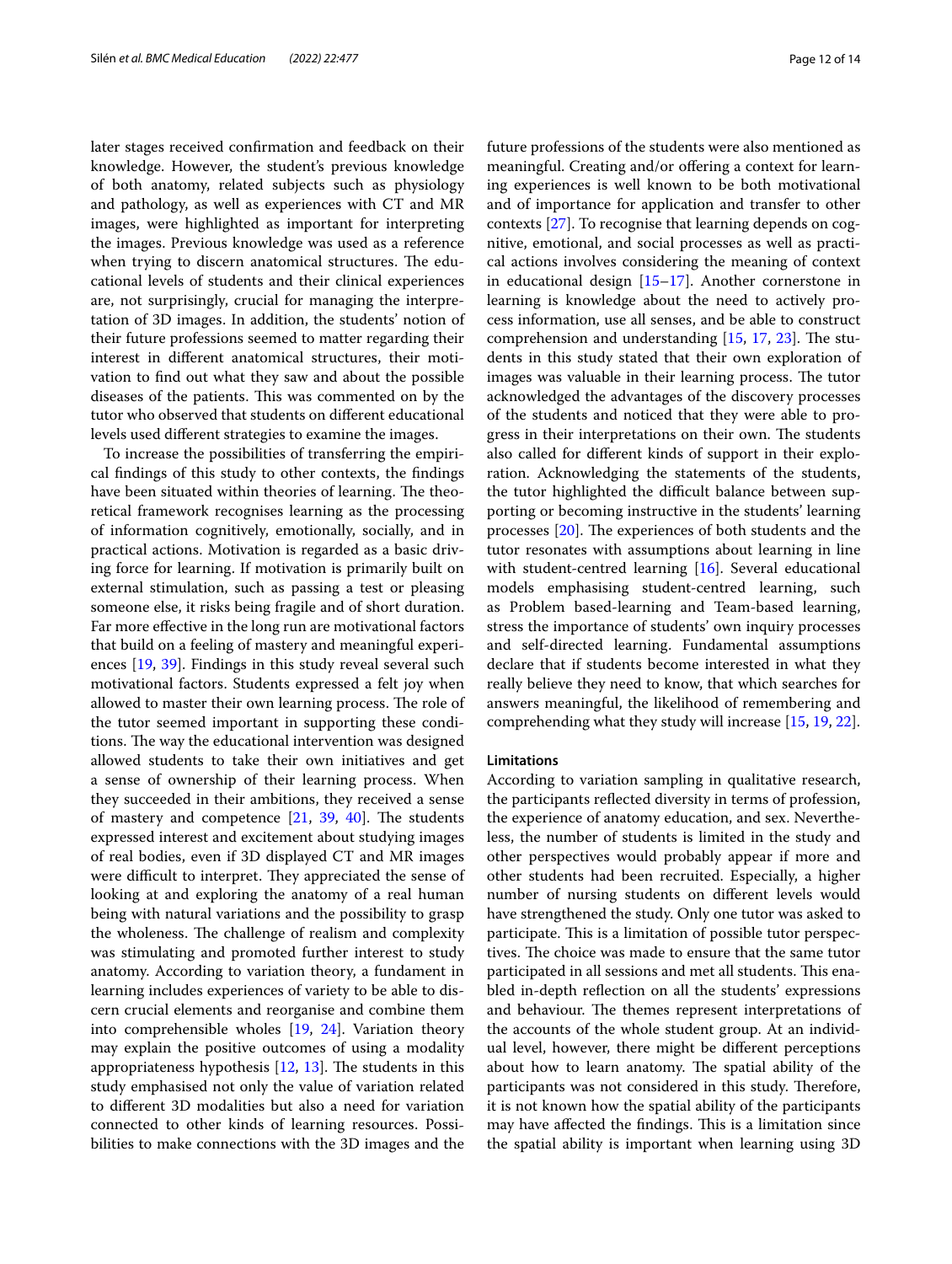visualisations [[11](#page-13-10)]. Another limitation might be the process of analysis and interpretation. Three of the authors attended the educational sessions and were also responsible for the interviews and analysis. None of these authors were experts in anatomy which may have limited interpretations of the data. To achieve credibility, peer discussions of the fndings were employed by consulting all authors. The educational design and theoretical framework have been thoroughly described to enable review and possibilities to apply the fndings in diferent kinds of educational contexts.

# **Conclusion**

Learning is a complex process. Both internal factors related to the student, and external factors related to the physical and social environment will impact the process and outcome of learning. This makes it difficult to measure learning and make simple generalisations about cause-and-efect relationships. Nevertheless, this study reveals several important factors to be considered when trying to design rewarding educational sessions using 3D images in anatomy education. Such factors include the combination of resources for learning, the use of complex authentic images and cases, allowing students to explore on their own while balancing tutor guidance and providing an opportunity for students to compare complex images with clearer images. This study shows that students think that authentic 3D images are of help in anatomy learning. Authenticity is valuable in students' learning processes since it triggers interest in possible connections to real patients and future professional clinical reasoning. In addition, it highlights anatomical variations. The complexity of authentic images stimulates the interest in exploring what is shown but they can also become obstacles and diminish the desire to explore further. Visualisation combined with possibilities for zooming, slicing, turning, and comparing images support their learning when trying to understand the topography of anatomical structures including their sizes, spatial relationships, and the relations to the whole body. Offering possibilities for students to master their own exploration of 3D images seems crucial to creating meaningfulness in their learning process. Refected observations by the tutor confrmed that students to a certain degree were successful on their own. However, the tutor also acknowledged the students' need for help. The clue seems to be to fnd a balance between own discovery and guidance from a tutor and other resources. Facilitating balanced educational sessions requires a knowledgeable tutor both concerning anatomy and learning processes. The students also stressed a need to compare

the complex 3D images to clear images showing segregated layers and labelled structures. The future professions of the students, their educational levels, experiences of looking at CT and MR images, and familiarity with technology all matter for the beneft of learning anatomy using authentic 3D images. We would suggest that 3D images can be used within all health education programmes at all levels in complement to other resources for learning anatomy. Questions of when and how to best use authentic 3D images in a certain course require careful consideration.

#### **Acknowledgments**

We would like to thank the tutor, Dr Jonathan Al-Saadi, and all students who kindly participated in the study.

#### **Authors' contributions**

All authors performed the conception and design of the study. CS drafted the manuscript with KK and AP. KK performed the video and audio recordings. CS facilitated the educational sessions. AP conducted the student interviews and CS, and AP conducted the tutor interviews. CS, KK, and AP analysed and interpreted the data. All authors revised the manuscript, approved the fnal version, and agreed to be personally accountable for their contributions.

#### **Funding**

Open access funding provided by Karolinska Institute. The project was funded by the Marcus and Amalia Wallenberg foundation.

#### **Availability of data and materials**

The datasets generated and analysed during the current study are not publicly available due to ethical reasons connected to the students' informed consent. The data generated during this study consist of audio and video recordings of participants who have been assured anonymity. On reasonable request, data can be made available from the corresponding author.

#### **Declarations**

#### **Ethics approval and consent to participate**

The study was conducted in accordance with the Declaration of Helsinki. Ethical approval was sought from the Swedish Ethical Review Authority (reference 2019/05095) and was exempted. The participants obtained oral and written information about the study, voluntary participation, and the possibility to withdraw at any time, without consequences for their studies. Written informed consent was obtained from all participants, and confdential treatment of data was guaranteed.

#### **Consent for publication**

A formal written consent for publication has been obtained for all individuals appearing in the image in this manuscript.

#### **Competing interests**

The authors declare that they have no competing interests.

#### **Author details**

<sup>1</sup> Department of Learning, Informatics, Management and Ethics, Karolinska Institutet, Stockholm, Sweden. <sup>2</sup> Department of Research, Education, Development and Innovation, Södersjukhuset, Stockholm, Sweden. <sup>3</sup> Faculty of Health and Social Sciences, Western Norway University of Applied Sciences, Bergen, Norway. 4 School of Medical Sciences, Örebro University, Örebro, Sweden. 5 <sup>5</sup>Department of Neuroscience, Karolinska Institutet, Stockholm, Sweden. <sup>6</sup>Department of Evolutionary Genetics, Max Planck Institute for Evolutionary Anthropology, Leipzig, Germany. <sup>7</sup> Department of Neurobiology, Care Sciences, and Society, Division of Physiotherapy, Karolinska Institutet, Solna, Sweden.

## Received: 25 February 2022 Accepted: 8 June 2022Published online: 20 June 2022